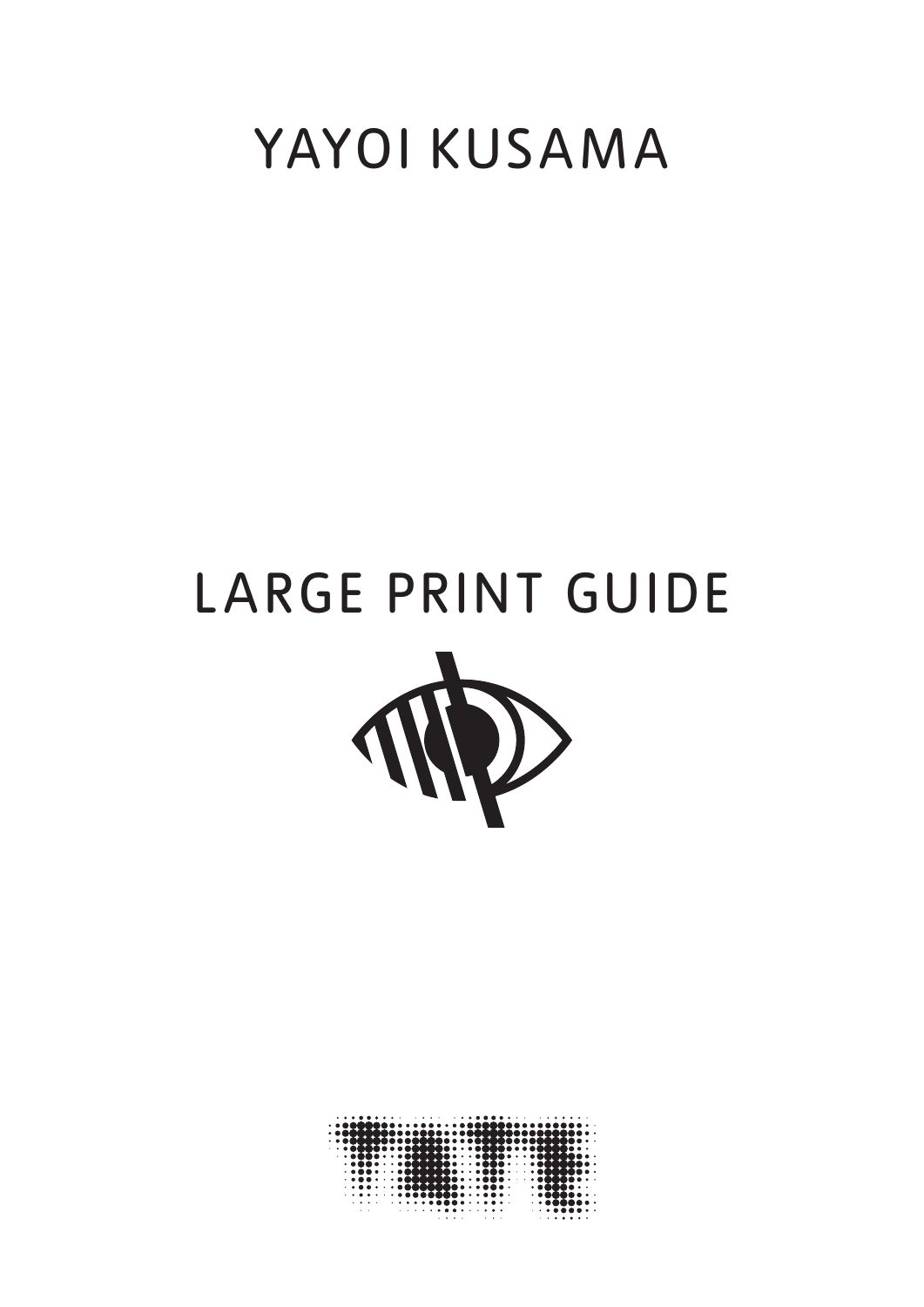# **1 INTRODUCTION**

Yayoi Kusama is a Japanese artist and writer. Across her career, she has made paintings, sculptures, performances and installations. For Kusama, the experience of art is about more than just looking. It can also be about stepping into the artwork and being immersed in it, as in her Infinity Mirror Rooms.

Kusama was born in Matsumoto, Japan, in 1929. This was a time of economic crisis and growing nationalism, when Japanese traditions and social conservatism were strongly promoted. She started making art as a child. Although her family discouraged her, she went on to study painting in Kyoto. Looking for 'unlimited freedom, and a wider world', she moved to the United States in 1957. She spent the 1960s in New York, immersing herself in the fast-moving art scene there.

She returned to Japan in 1973. Kusama has experienced mental health problems throughout her life and around this time she began to have acute hallucinations. In response, she admitted herself to a Tokyo hospital in 1977. She still lives there to this day, with her studio close by. 'I write novels and poems, and I also paint in the hospital. They are my saviours,' she reflects.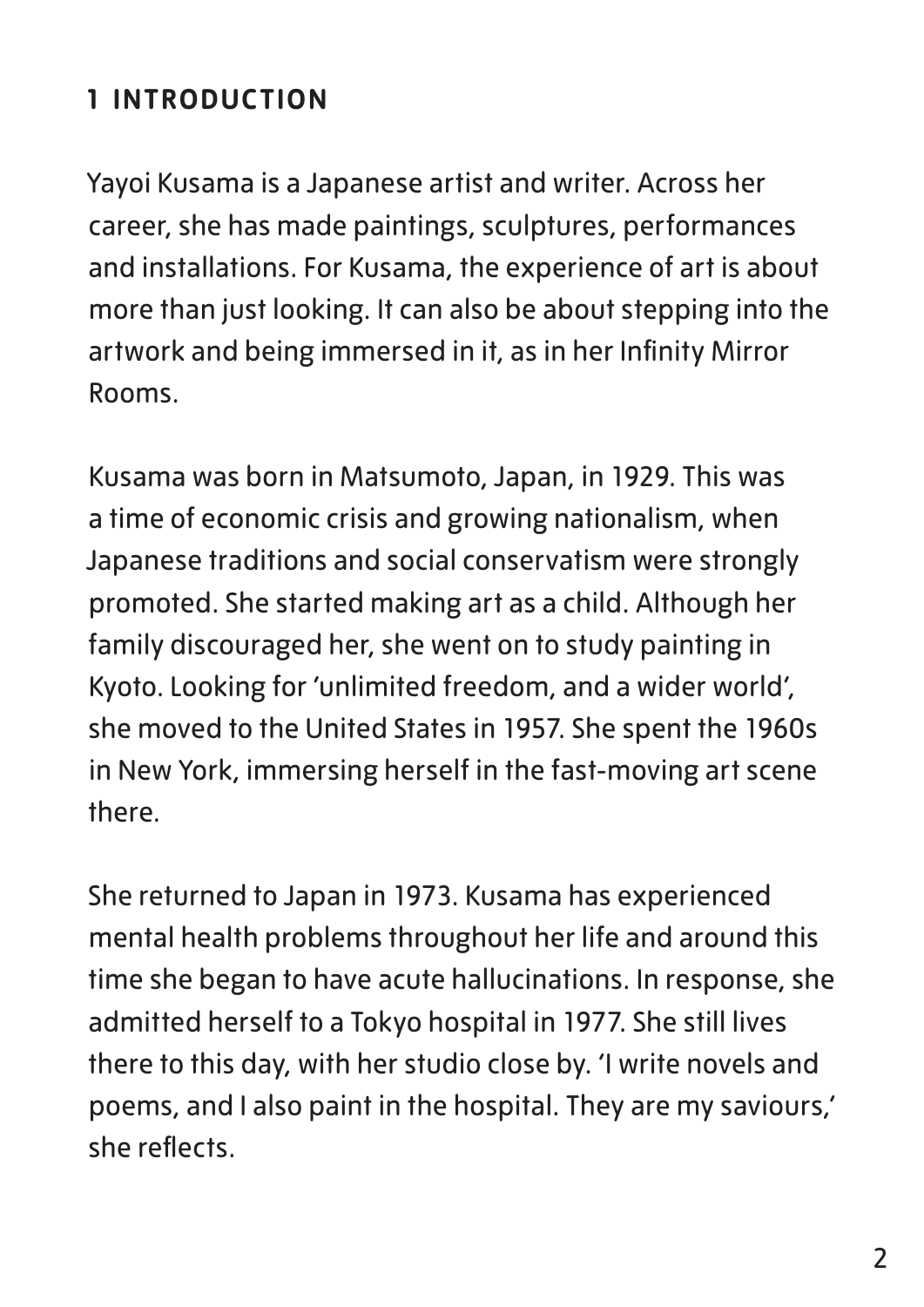The images in this room chart key moments in Kusama's life and career. She has regularly had herself photographed with her works. Carefully staged images place her at the centre of her creative universe.

**'It would be futile and meaningless to focus on the shrinking time-frame before me, or to think of my limitations. I shall never stop striving to make works that will shine on after my death.'**

All artworks and quotations in the exhibition are by Yayoi Kusama unless otherwise stated.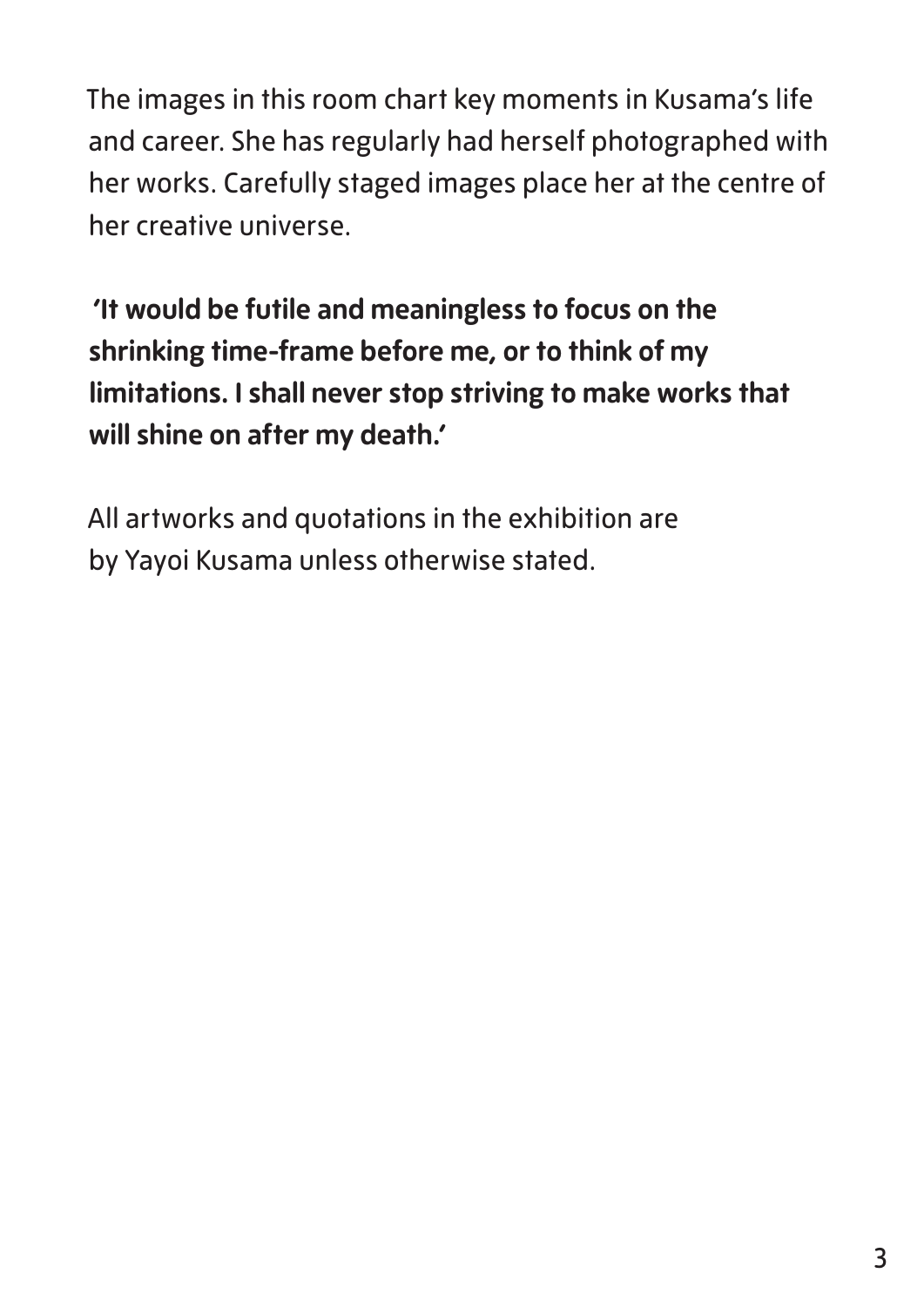# **TIMELINE IMAGE CREDITS**

All images are courtesy of Yayoi Kusama Inc. unless otherwise stated.

# **INTRODUCTION WALL**

[undated]: Nakatsutaya, the Kusama family farm 1930s: Kusama family portrait (Yayoi is second from the right) c1939: Aged around ten c1951: Surrounded by her drawings at her parents' home in Matsumoto 1957: [right] At Matsumoto station, before departing for United States 1957: [left] In Seattle with gallerist Zoë Dusanne c1958–9: In her New York Studio c1961: Posing in front of an Infinity Net painting with the

Manhattan skyline in the background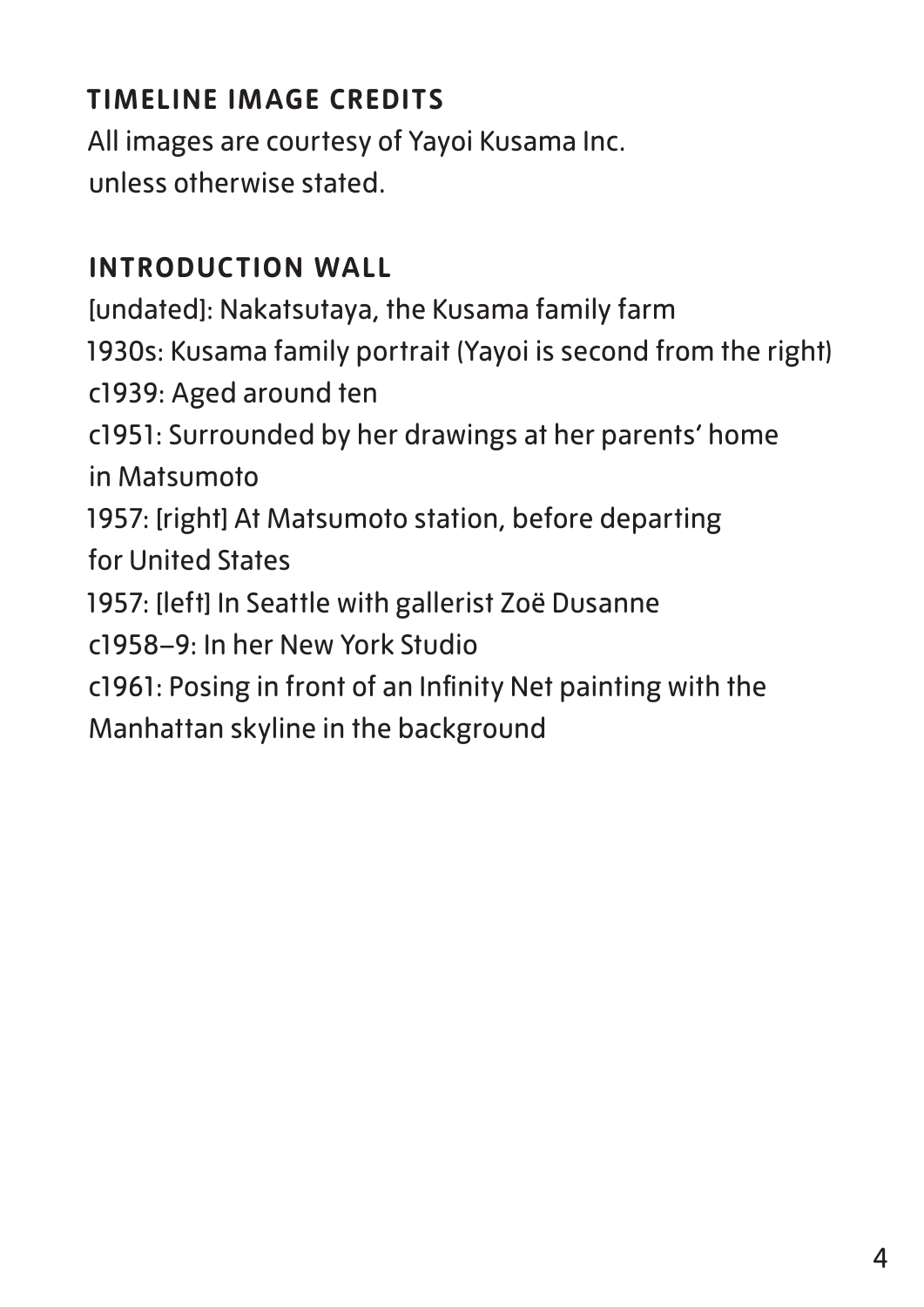# **SHORT WALL**

1961: First solo exhibition in New York at Stephen Radich **Gallery** 

1963: **Aggregation: One Thousand Boats Show**,

Gertrude Stein Gallery, New York

c1965: Lying on the base of **My Flower Bed** (1962) Photo: Peter Moore

1965: Among her sculptures in her New York studio

1965: **Infinity Mirror Room – Phalli's Field**, installation view in the exhibition **Floor Show**, Richard Castellane Gallery, New York

1966: **Kusama's Peep Show (or Endless Love Show)** mid-1960s: With models wearing her fashion designs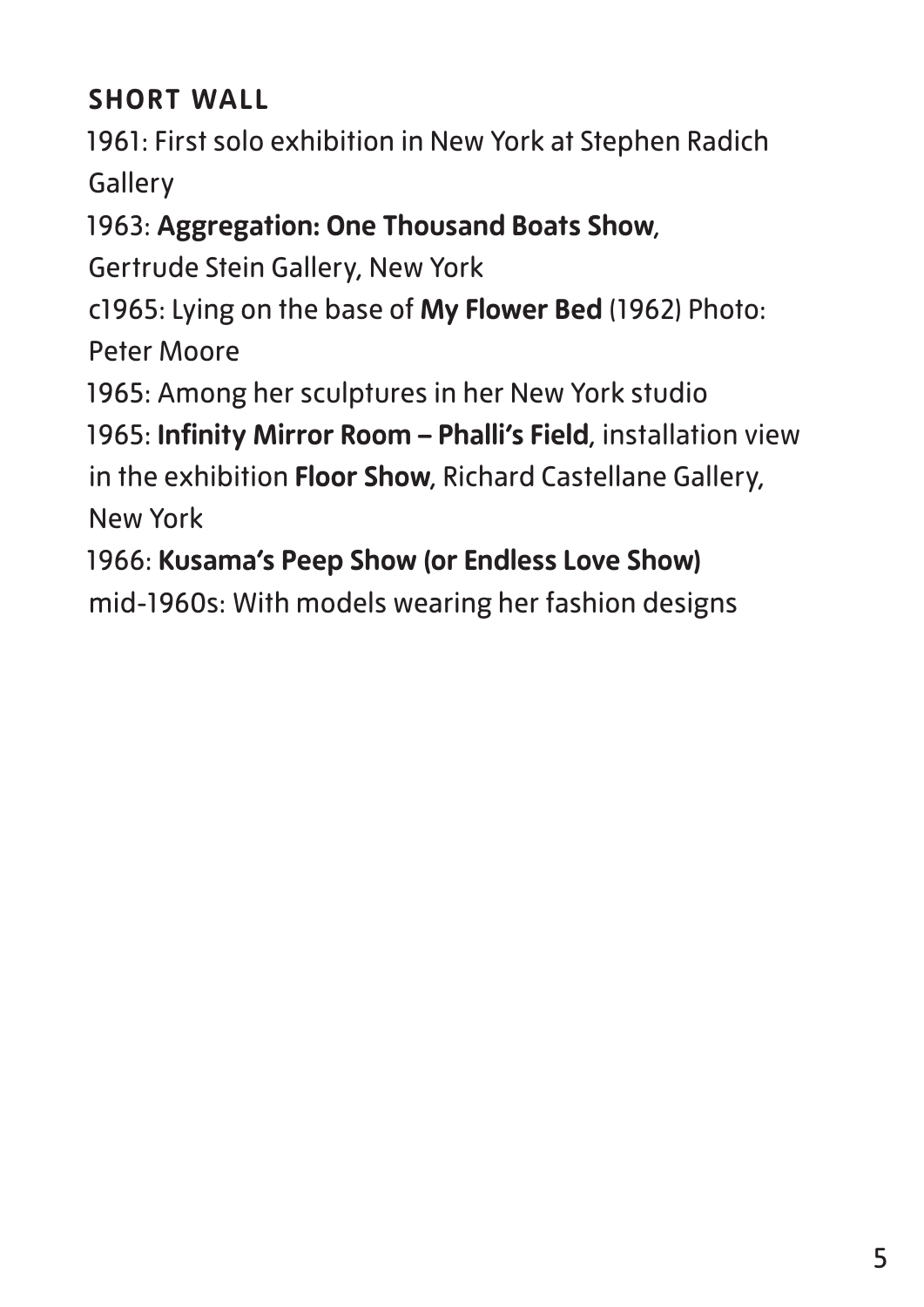# **LONG WALL**

1966: Staging **Narcissus Garden**, a performative intervention at the international art exhibition, the 33rd Venice Biennale 1976: In a Tokyo cemetery, for **Yomiuri Newspaper**.

Photo: Yukio Hijikata

1986: Performing in the exhibition **Art: A Dialogue on Peace**,

Ohkurayama Memorial Hall, Yokohama, Kanagawa

1989 and 1993: In her Tokyo studio

1994: **Flower Obsession** at Museum City Tenjin '94, Super Suburb, Nokoshima, Fukuoka

1996: **Dots Obsession**, The Mattress Factory, Pittsburgh 1996–7: Solo exhibition, Yayoi Kusama Repetition, Mitsubishi Estate Artium, Fukuoka City

1998: Solo exhibition, **Yayoi Kusama Self Obliteration**, at MoMA Contemporary, Fukuoka. Photo: Mitsunobu Nakamura 2000: **I'm Here, but Nothing**, at Maison de la culture du

Japon, Paris

2001: **Fireflies on the Water**, Maison de la culture du Japon,

Paris. Photo: Alain Nogues

2010: Official portrait

2012: At the press launch of her Tate Modern retrospective exhibition

2016: In her Tokyo studio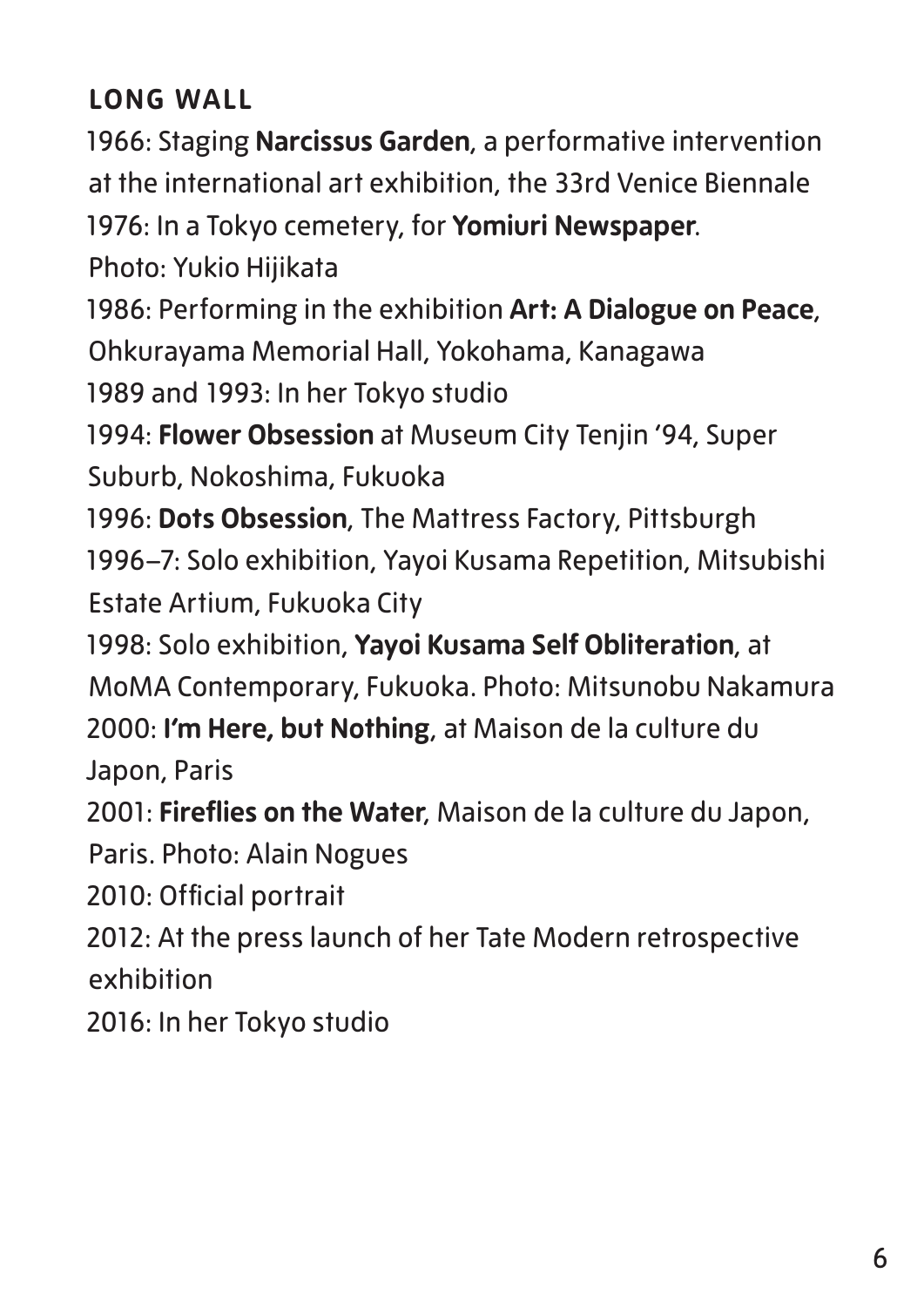# **2 THE UNIVERSE AS SEEN FROM THE STAIRWAY TO HEAVEN**

Peep through one of the windows into this mirrored sculpture. The space inside the cube seems to go on forever. Faces peering in – including our own – are reflected infinitely alongside multicoloured circles.

From early in her life, Kusama has experienced visual hallucinations. She recalls a childhood memory: 'One day after gazing at a pattern of red flowers on the tablecloth I looked up to see that the ceiling, the windows, and the columns seemed to be plastered with the same red floral pattern. I saw the entire room, my entire body, and the entire universe covered with red flowers'. She felt as if she was disappearing or dissolving. She describes this as 'selfobliteration'. Using experiences like this in her art is a way for her to make sense of them and share them with others.

Mirrors, dots and repetition have long been important aspects of Kusama's work. This is one of her most recent sculptures, made specially for this exhibition. It recalls her first mirror installation, **Kusama's Peep Show or Endless Love Show** 1966.

The sculpture is balanced on its plinth. Please take care of this delicate work and do not touch.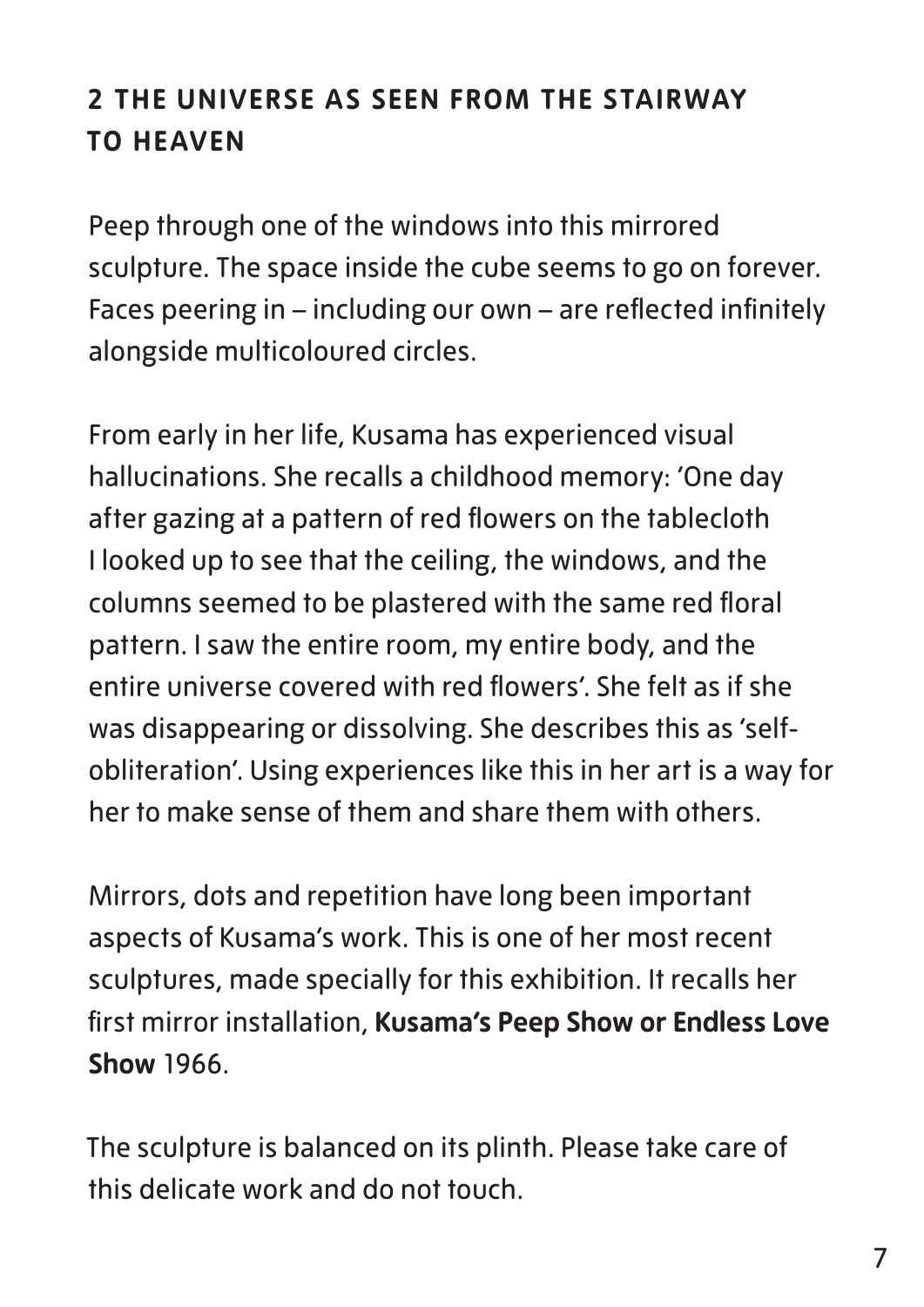**The Universe as Seen from the Stairway to Heaven** 2021 Mirror, glass, coloured glass, lens sheet Courtesy the artist, Ota Fine Arts and Victoria Miro X82596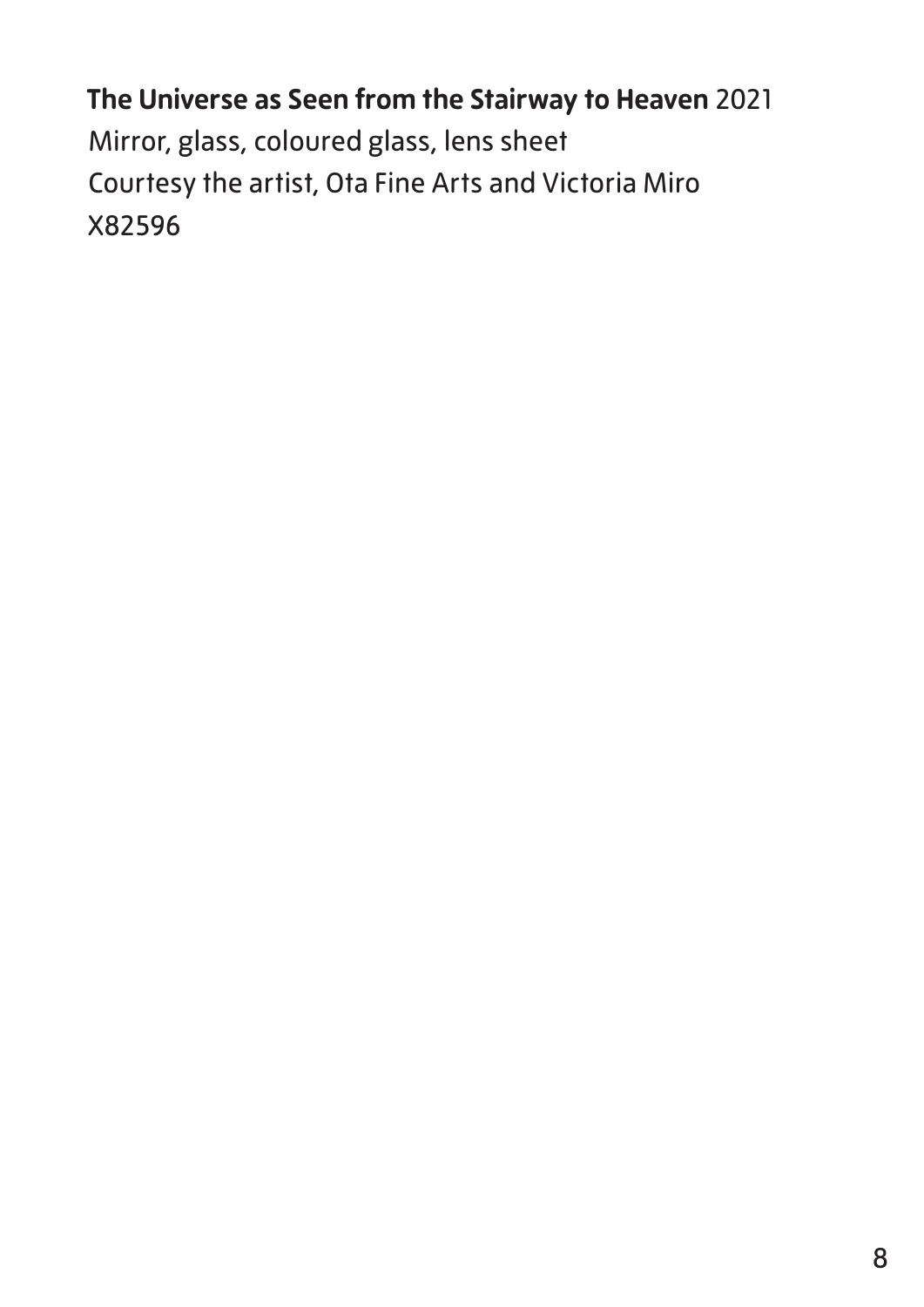# **3 CHANDELIER OF GRIEF**

You're about to enter the first Infinity Mirror Room in this exhibition. Its white exterior blends into the gallery environment. But inside, the reflected space goes on forever. An ornate chandelier with flickering lights rotates from the ceiling. A never-ending field of lights surrounds you. Our reflections form part of the experience. This means every visit is unique.

Kusama called this work **Chandelier of Grief**. It suggests that we can experience beauty and sadness at the same time.

#### **Chandelier of Grief** 2016/2018

Chandelier, steel, aluminium, mirrored glass, acrylic, motor, plastic and LEDs Tate. Presented by a private collector, New York 2019 T15202

**'Forget yourself. Become one with eternity. Become part of your environment.'**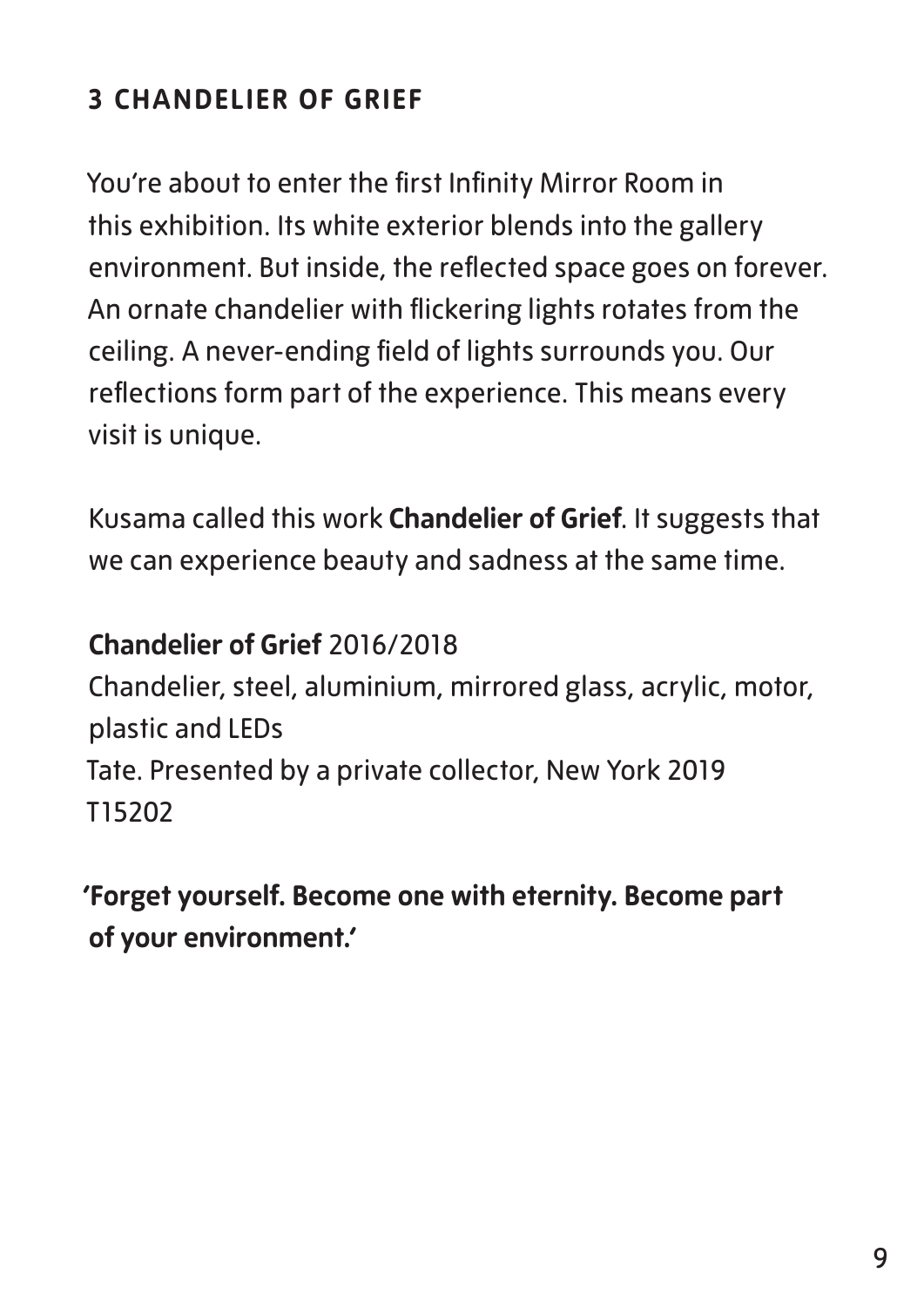# **4 WALKING PIECE**

Kusama moved from Japan to the United States, settling in New York City in 1958. In this performance, she walks around its empty, industrial streets. She wears a pink kimono and carries a parasol. The slide-show format presents her journey through the city in a sequence of images.

Kusama's childhood had been overshadowed by the Second World War, in which the US and Japan were on opposing sides. Racist anti-Japanese propaganda had been circulated in the US during the war. This continued to influence depictions of Japanese people and culture in the years that followed. These attitudes affected how Kusama's work was received. Critics often focused on her nationality and gender. Here she responds ironically by performing a US stereotype of a Japanese woman.

New York appears hard and unwelcoming to the character Kusama plays in this work. **Walking Piece** draws attention to the sometimes lonely experience of city living. The photographer Eikoh Hosoe documented the performance in a way which captures the feeling of being out of place. He uses a distorting fish-eye camera lens to heighten the sense of isolation within the work.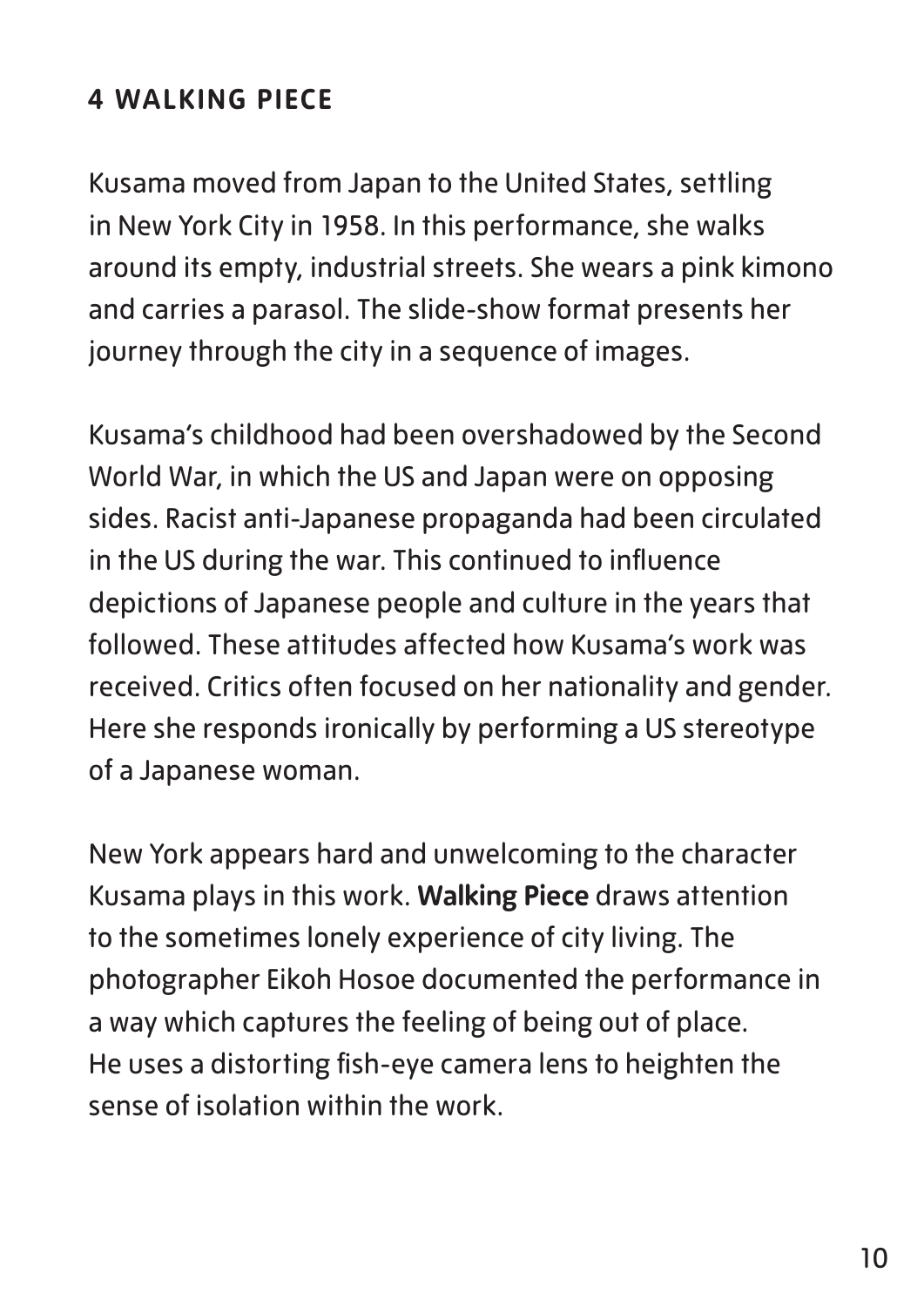**Walking Piece** 1966 Digitised slide projection Running time: 4 mins © YAYOI KUSAMA Z75684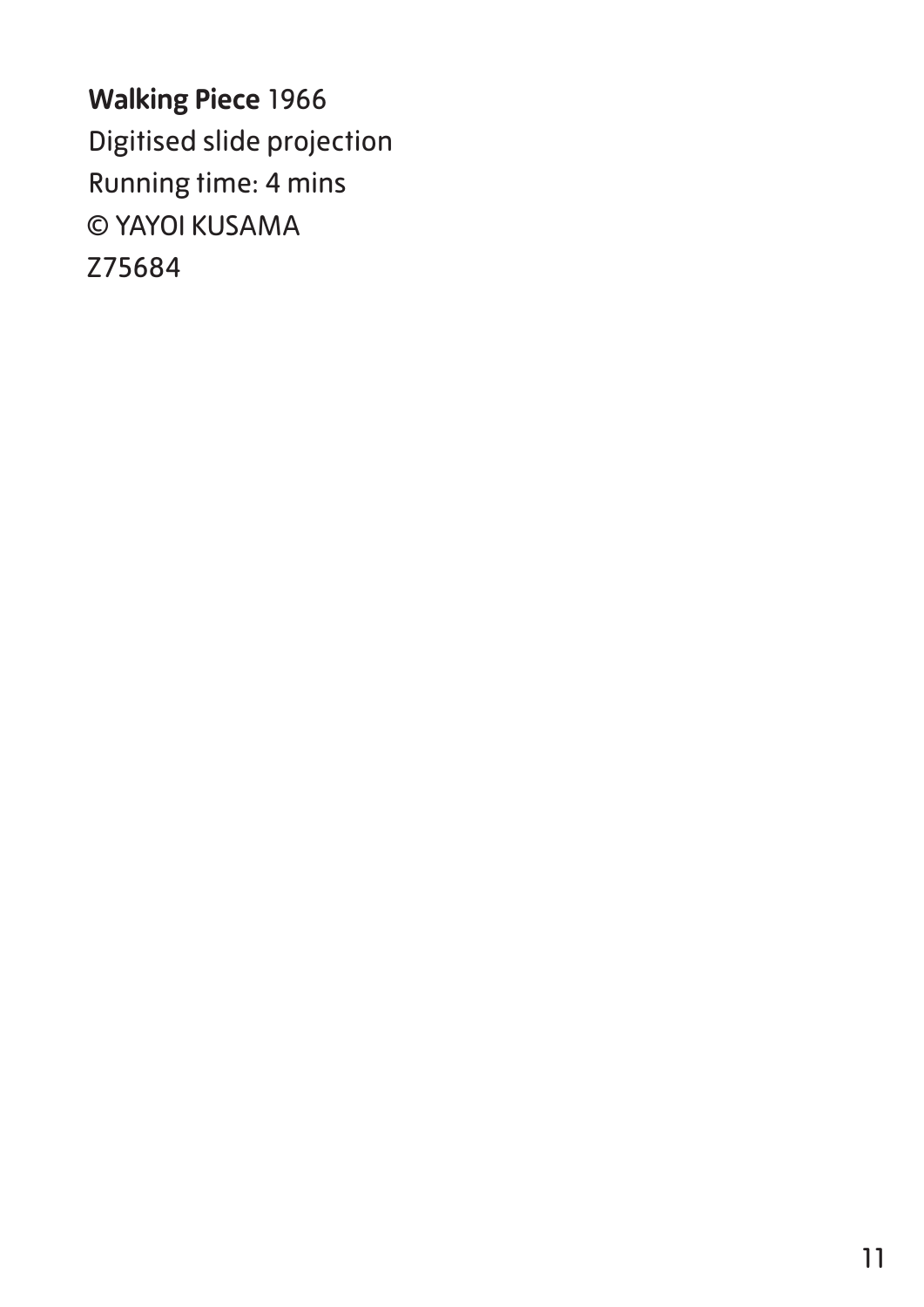# **5 INFINITY MIRRORED ROOM – FILLED WITH THE BRILLIANCE OF LIFE**

In this work, you'll move along a reflective walkway over a shallow pool. Around you, tiny dots of light are repeated endlessly in the mirrors and water. The lights pulse, like a heartbeat or a ticking clock. Even while we experience Kusama's infinite space, we are made aware of time passing. Kusama created this work for her 2012 retrospective exhibition at Tate Modern.

In Kusama's visual hallucinations, she becomes 'obliterated' by repeated dots. Here she invites us to share this 'selfobliteration'. The dots surround and engulf you, making it hard to tell where you end and where the rest of the room begins. Usually, when we experience art, there's a clear distinction between us and the artwork. But Kusama confuses this on purpose. To experience her mirror rooms, she asks us to become part of them.

#### **Infinity Mirrored Room - Filled with the Brilliance of Life**  2011/2017

Mirrored glass, wood, aluminium, plastic, ceramic and LEDs Tate. Presented by the artist, Ota Fine Arts and Victoria Miro 2015, accessioned 2019 T15206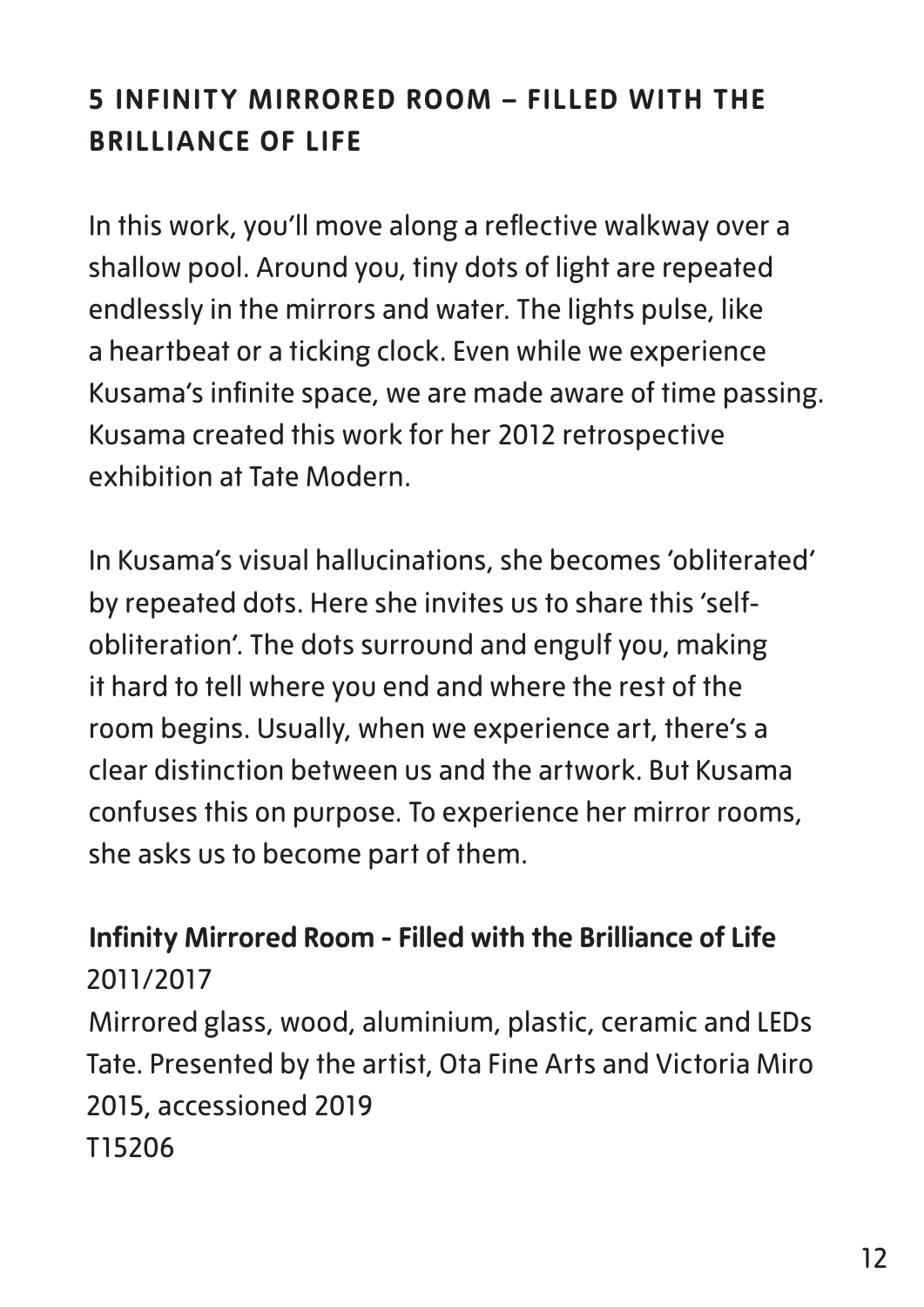**'Our earth is only one polka dot among a million stars in the cosmos... When we obliterate nature and our bodies with polka dots, we become part of the unity of our environment.'**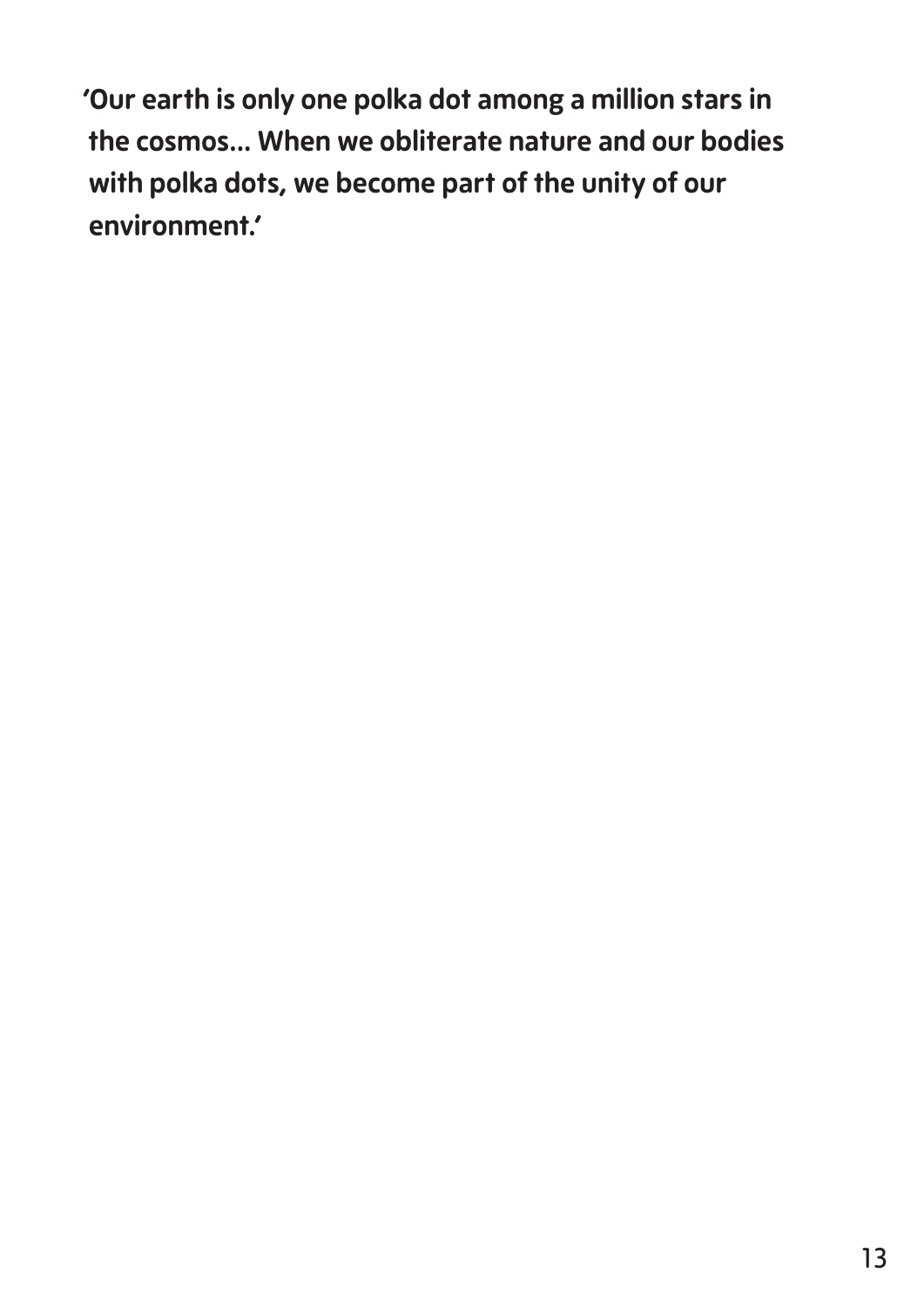# **6 MIRROR PERFORMANCE**

The photographs and film in this section give a glimpse into how Kusama was working in 1960s New York. This is when she started making mirror environments. Today, tens of thousands of people around the world queue for hours for a chance to experience Kusama's mirrored rooms. But when she started creating them, she struggled for recognition – and even to make a living.

These photographs show Kusama combining performance, painting and mirror installation. They document her live art event, **Mirror Performance**, which took place in New York in September 1968. This was a turbulent year in the United States. The country was at war in Vietnam, a conflict many opposed. Moral values were also changing. Women asserted their right to equality, seeking freedom to pursue careers and sexual relationships.

In **Mirror Performance**, Kusama reflects on US society at the time. Its visual excess is not an escape from reality. Instead, it's a way of understanding a culture focused on consumption and spectacle.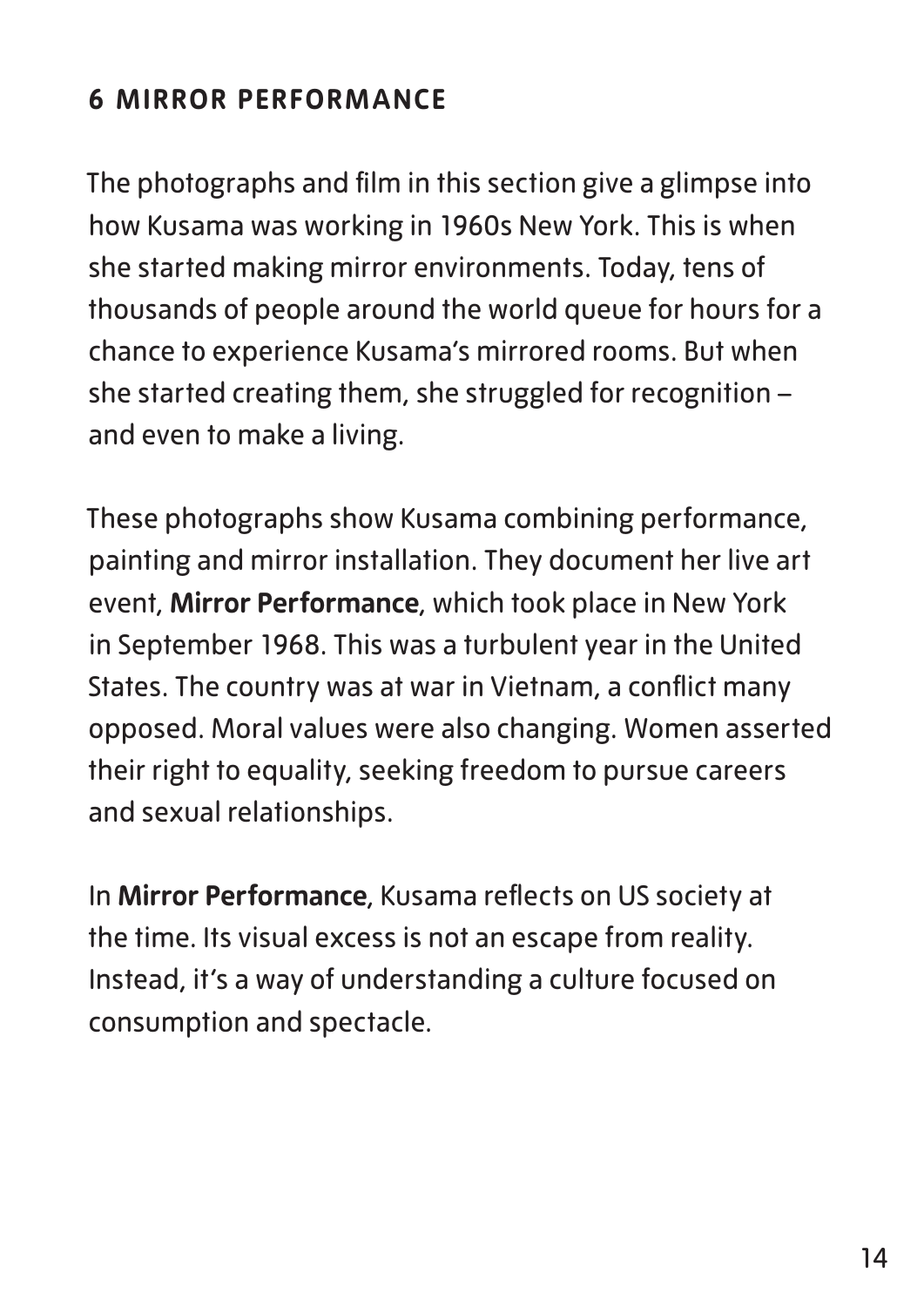This series of photographs was created by Harry Shunk and János Kender. Together they recorded the work of some of the best-known artists and choreographers in the United States and Western Europe in the decades following the Second World War.

Harry Shunk 1924–2006 János Kender 1937–2009 **Yayoi Kusama's Mirror Performance, September 1968** 1968, reprinted 2021 Photographs, C-type print on paper (exhibition copies)

Courtesy of Getty Research Institute, Los Angeles Z75685–Z75710

**'I, Kusama, (who have lived for years in my famous, speciallybuilt room entirely covered by mirrors), have opened up a world of fantasy and freedom.'**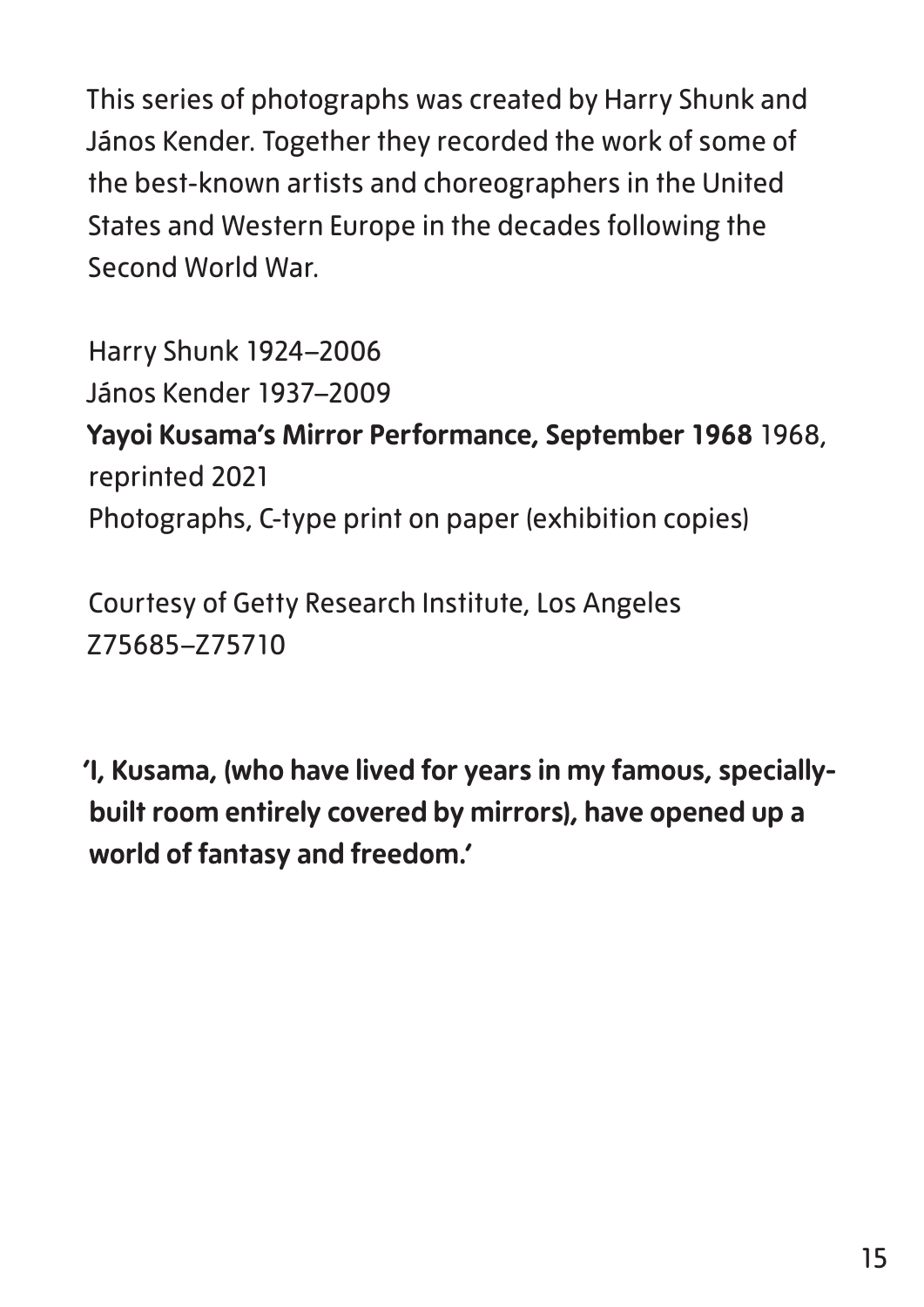# **7 PORTRAITS BY EIKOH HOSOE**

These portraits of Kusama were taken by Eikoh Hosoe, who also documented her performance **Walking Piece**. Hosoe often photographed experimental artists and choreographers in his native Japan. He aimed to capture people's inner worlds as well as their outer appearance. To do this, he used distortion and dramatic contrasts between black and white. In some of the images here, he also used double exposure, layering two images on top of one another. This could be a reference to the theme of repetition in Kusama's artworks.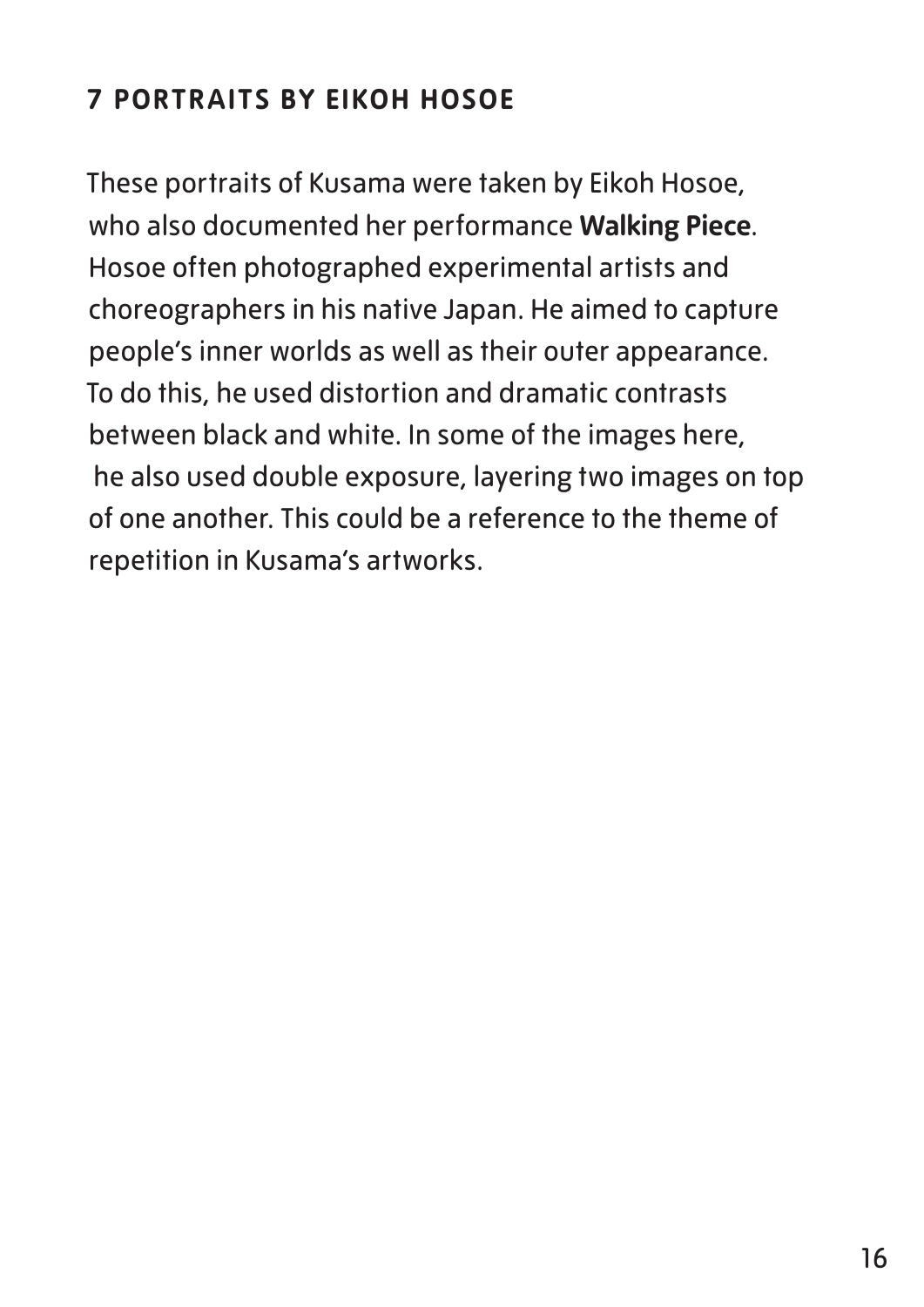Eikoh Hosoe born 1933

From left to right:

**Portrait of Yayoi Kusama in her Studio, New York, circa 1964 Portrait of Yayoi Kusama in her Studio, New York, circa 1964 Portrait of Yayoi Kusama, circa 1966** 

**Portrait of Yayoi Kusama in her Studio, New York, circa 1966 Portrait of Yayoi Kusama in New York, circa 1964** 

**Portrait of Yayoi Kusama in Washington Square Park,** 

**New York, circa 1964**

Each reprinted 2021

Photographs, gelatin silver print on paper (exhibition copies) Courtesy of the artist

Z75677-82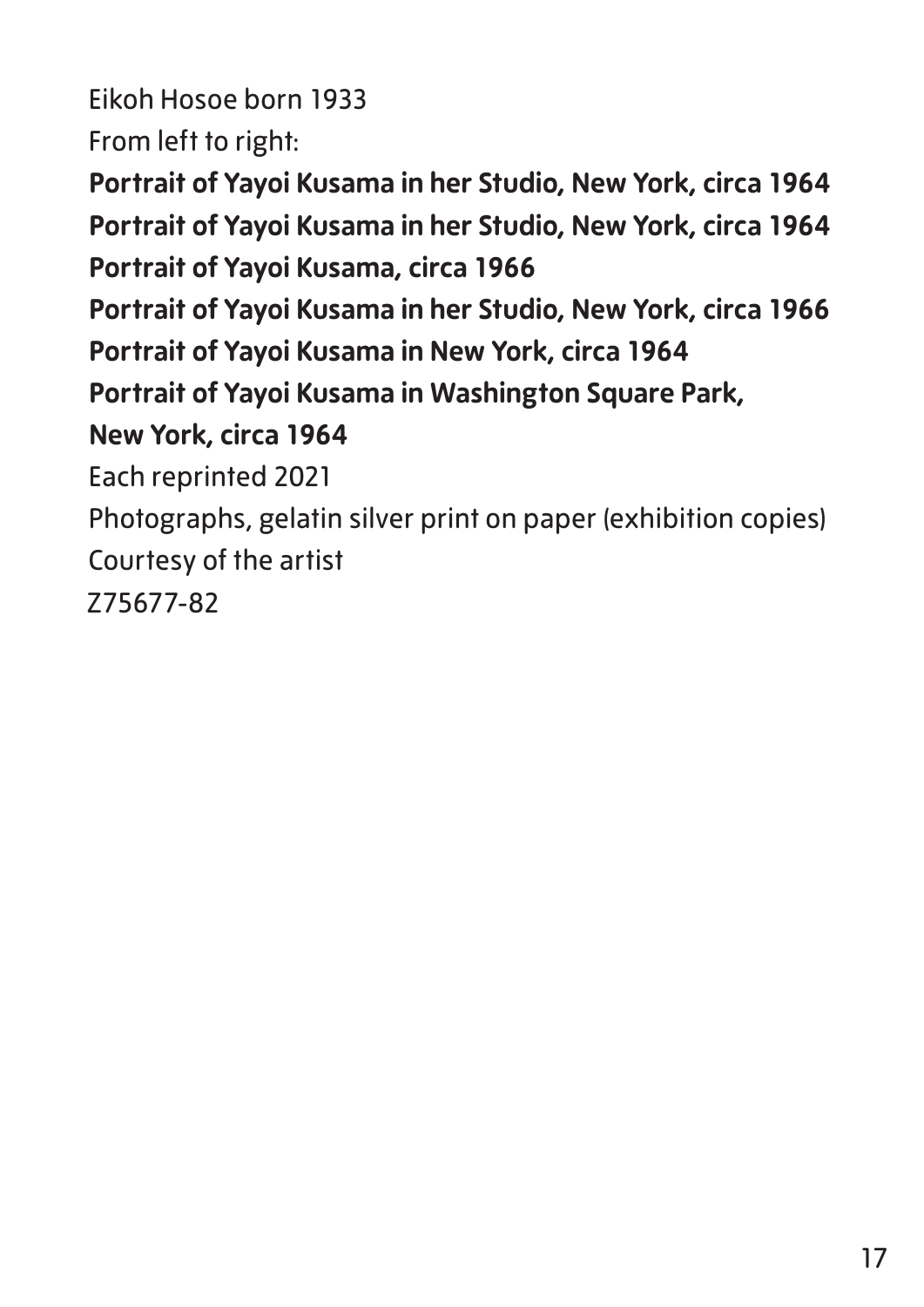# **8 IN THE STUDIO**

This film shows Kusama in her New York studio in the mid-1960s. She is surrounded by the soft sculptures and collages she was making at the time. Faces cut from magazines become a polka dot environment. She uses domestic objects, including furniture and mirrors, even pasta. Making these familiar things strange or unsettling, Kusama's approach is akin to surrealist artists working earlier in the century.

The artist, filmmaker and lecturer John Jones made this film. He interviewed and filmed over one hundred US and UKbased artists in the 1960s. This unique archive, which Jones used in his lectures, is in the Tate Library & Archive collection.

As with other film and photography in this exhibition, the footage is clearly staged. Kusama has always carefully constructed her own image, posing in her exhibitions wearing outfits that matched her paintings and sculptures. Creating a distinct persona as an artist was particularly important for her as a Japanese woman experiencing sexist and racist discrimination. Refusing to be defined by others, she maintains a unique personal style, which contributes to her successful artistic 'brand'. She has said: 'I would stand up to them all with a single polka dot.'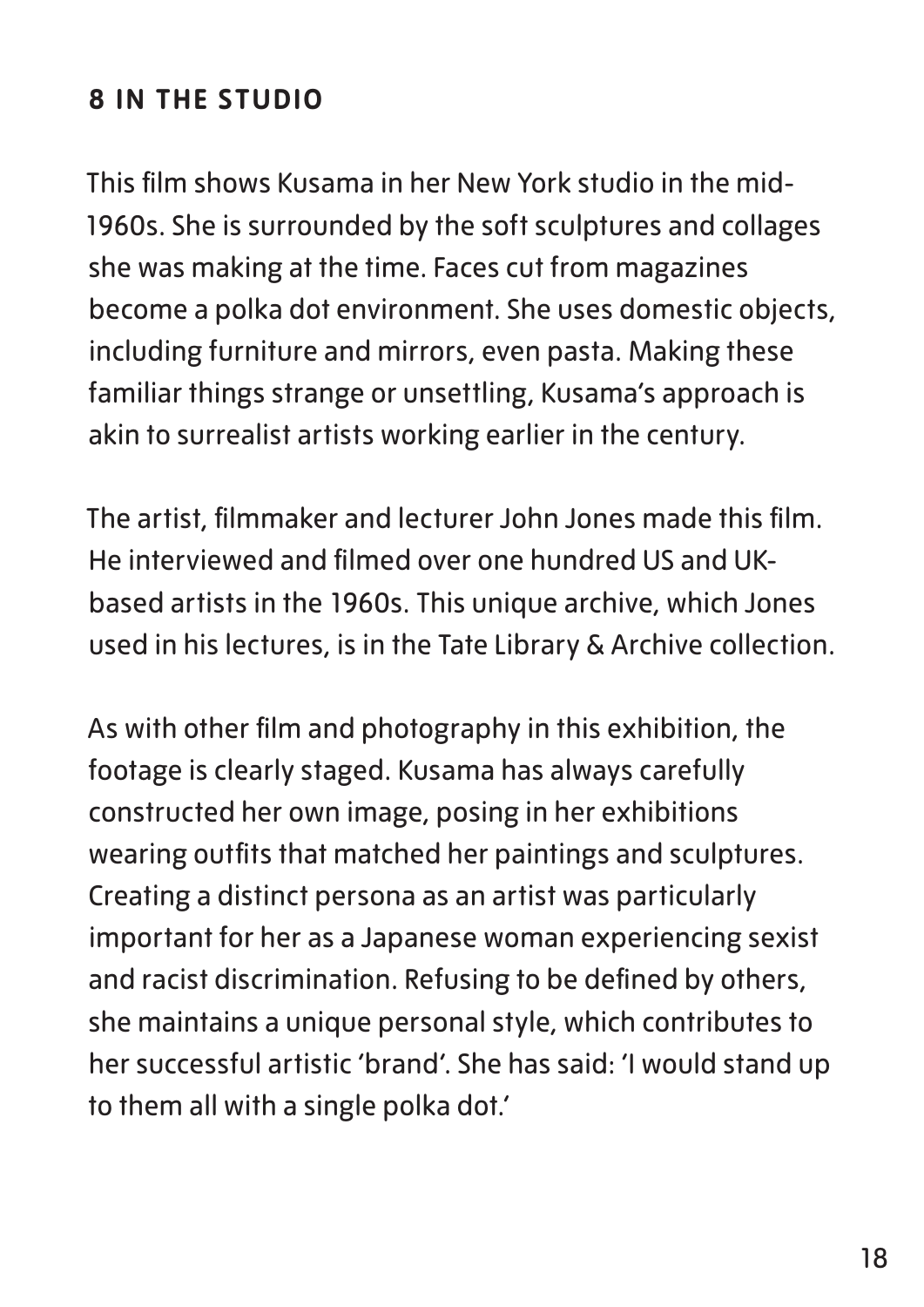John Jones 1926–2010 **Yayoi Kusama in her studio in New York** c.1965 Digitised 16mm film Running time: 8 mins 27 secs

Tate Library & Archive Z75683

**'...no matter how I may suffer for my art, I will have no regrets. This is the way I have lived my life, and it is the way I shall go on living.'**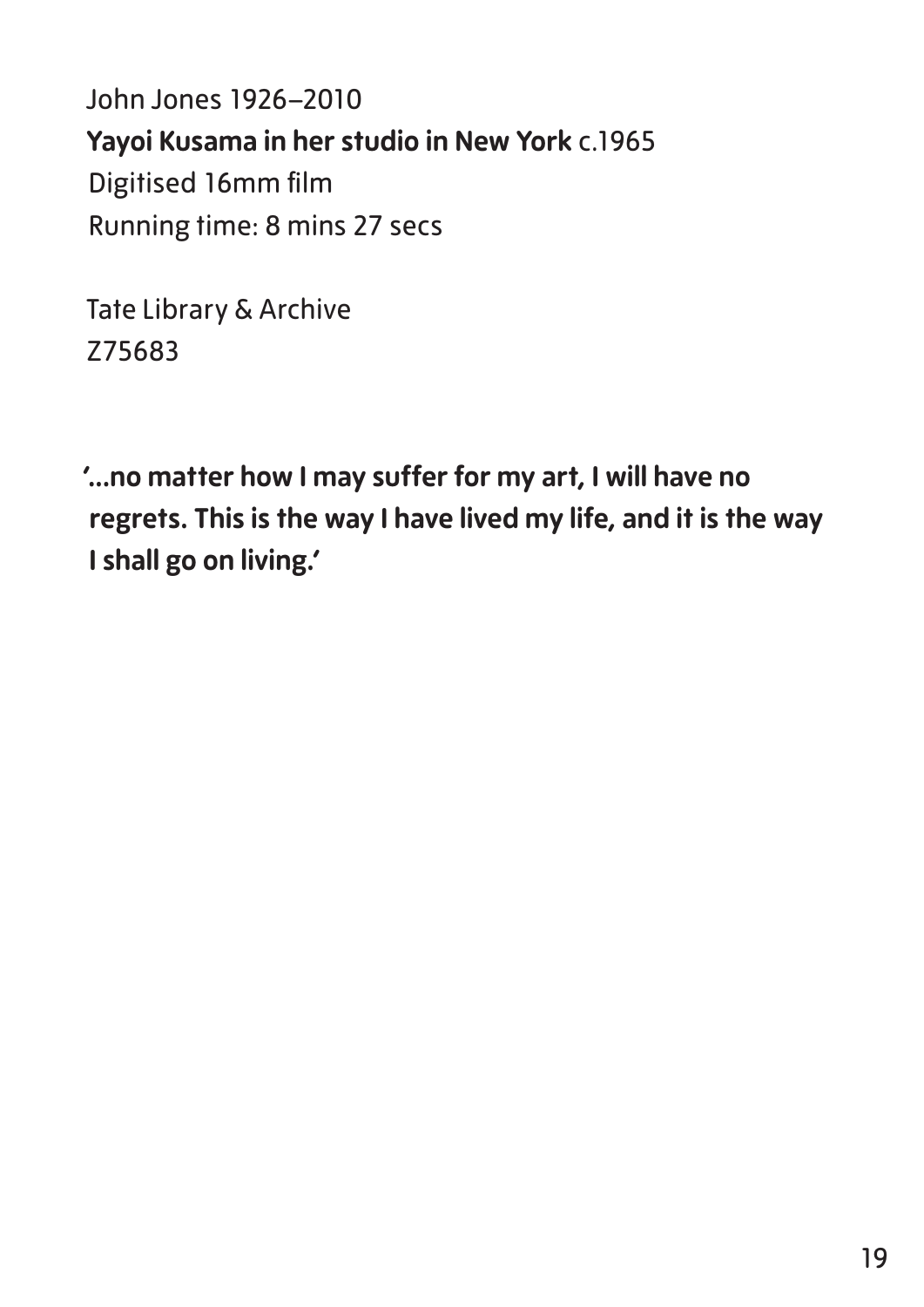#### **QUIET ROOM**

A quiet room is available for neurodiverse people, families or anyone who would like to spend some time away from the gallery environment. It's on this floor of Tate Modern, over the bridge in the Natalie Bell Building, in the Materials and Objects display. Please ask a colleague for more information.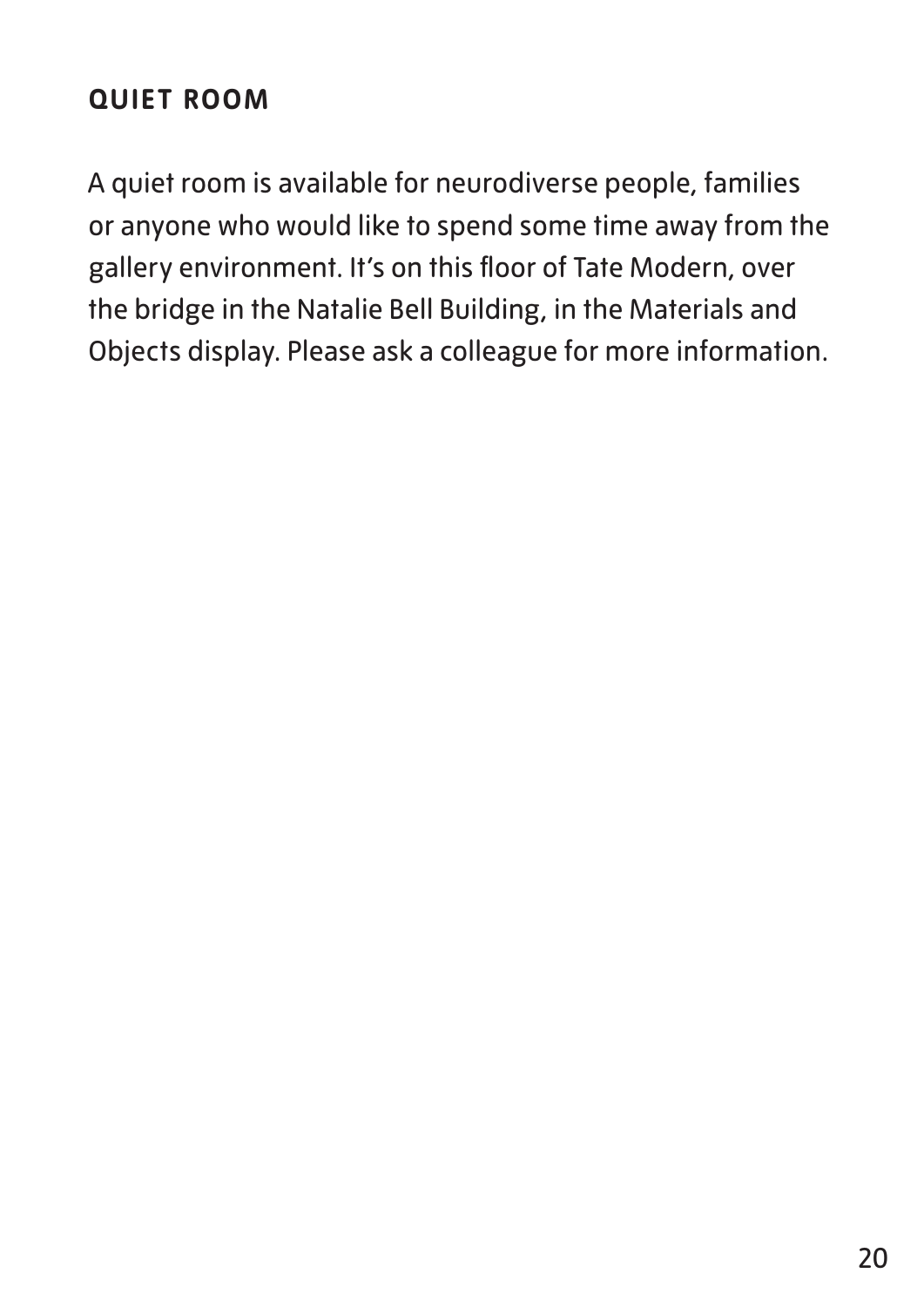# **MENTAL HEALTH RESOURCES**

Yayoi Kusama's experience of mental illness has been an important influence on her art. The following organisations can provide support if you are experiencing problems with your mental health.

#### **Rethink Mental Illness Advice and Information Service**

provides practical advice and information on a wide range of mental health topics.

www.rethink.org

**Hearing Voices Network** offers support if you hear voices, see visions or have other unusual perceptions.

www.hearing-voices.org

**Samaritans** will face it with you, whatever you're going through.

Available 24 hours a day, 365 days a year.

www.samaritans.org

**Your local NHS mental health helpline** can help you if you need urgent mental health support. www.nhs.uk/servicesearch/mental-health/find-an-urgent-mental-healthhelpline

**NHS 111** can provide you with information and advice about your options for support with mental health issues. https://111.nhs.uk or call NHS 111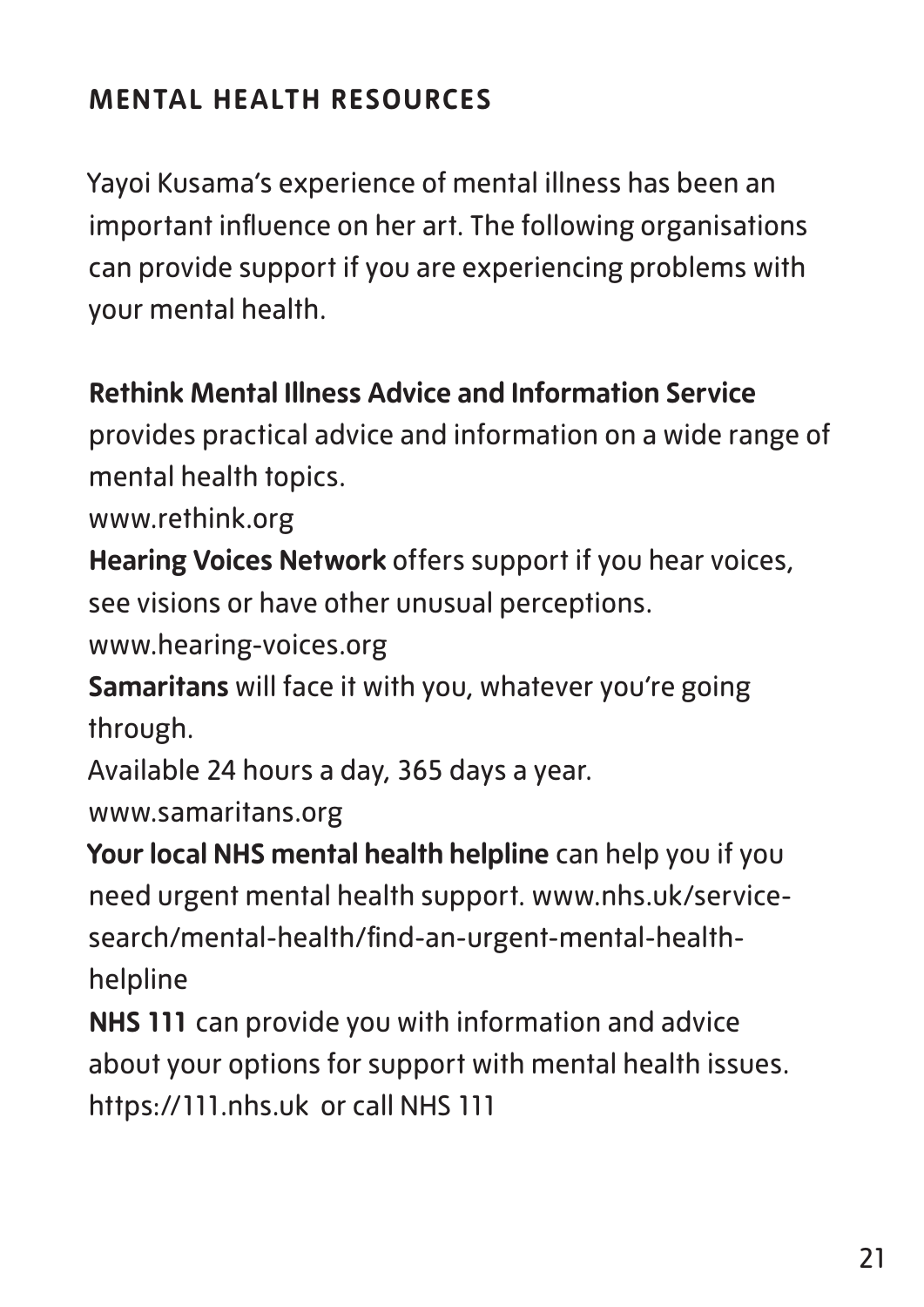# **FIND OUT MORE**

## **An Introduction to Yayoi Kusama**

Explore the artist's childhood, activism and unique fashion sense:

tate.org.uk/kusama-introduction

#### **Tate Kids: Who is Yayoi Kusama?**

Welcome to the weird and wonderful world of Yayoi Kusama: tate.org.uk/kusama-kids

An exciting programme of events and activities also accompanies this exhibition.

For more information, please visit the exhibition pages at tate.org.uk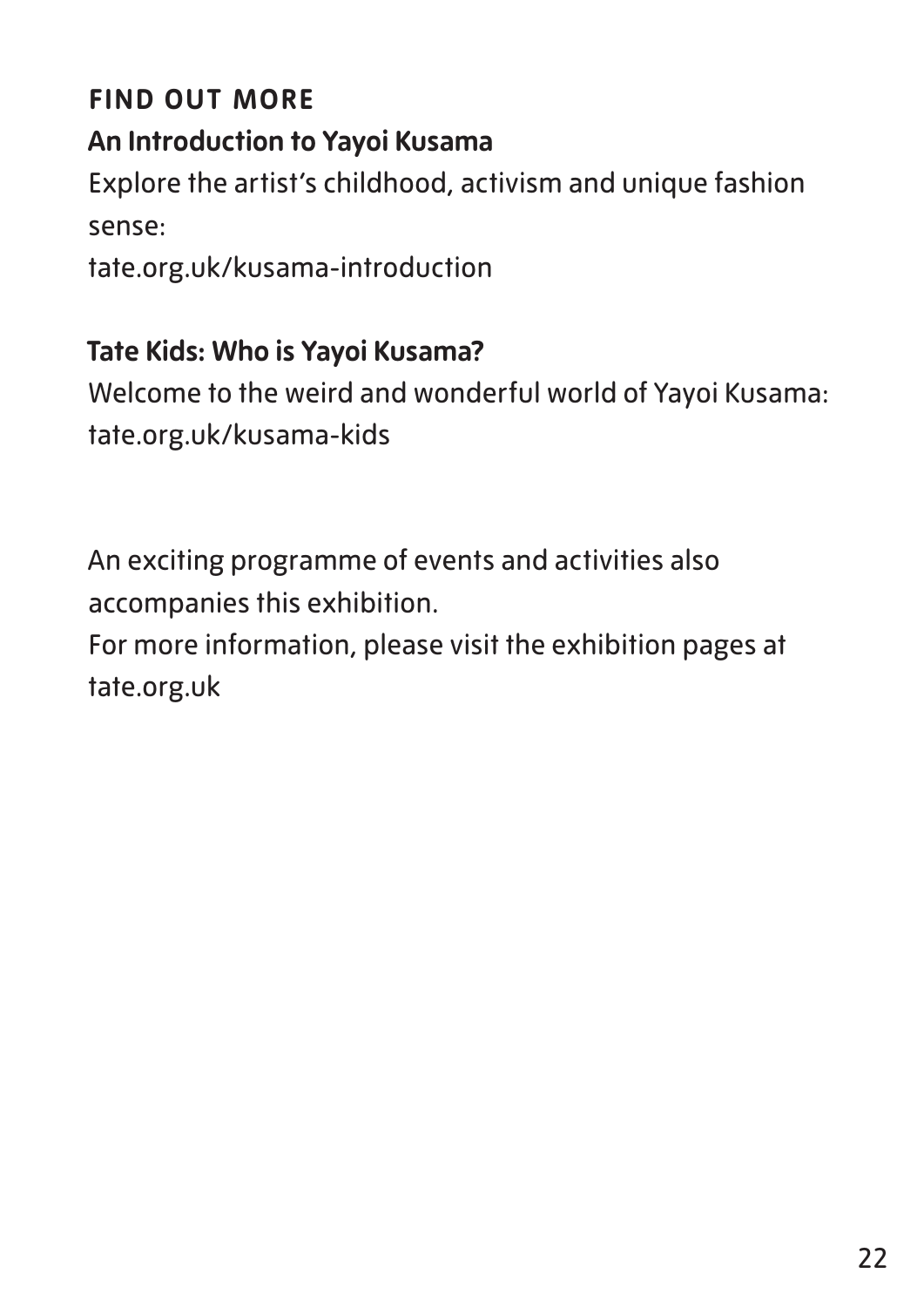# **YAYOI KUSAMA INFINITY MIRROR ROOMS**

Curated by Frances Morris, Director, Tate Modern and Katy Wan, Assistant Curator, Tate Modern

In partnership with

**BANK OF AMERICA** 

with additional support from



Tate wishes to extend special thanks to Yayoi Kusama and the Yayoi Kusama Studio Ota Fine Arts, Tokyo – Hidenori Ota, Yoriko Tsuruta and Ena Morita Victoria Miro, London – Victoria Miro, Glenn Scott Wright, Erin Manns and Mary Taylor Eikoh Hosoe, Kenji Hosoe and Masako Somogye Getty Research Institute, Los Angeles Bank of America UNIQLO Rethink Mental Illness

Additionally, Tate would like to thank Jack Cowart and the Roy Lichtenstein Foundation for their generous gift to the museum of photographs by Harry Shunk and János Kender.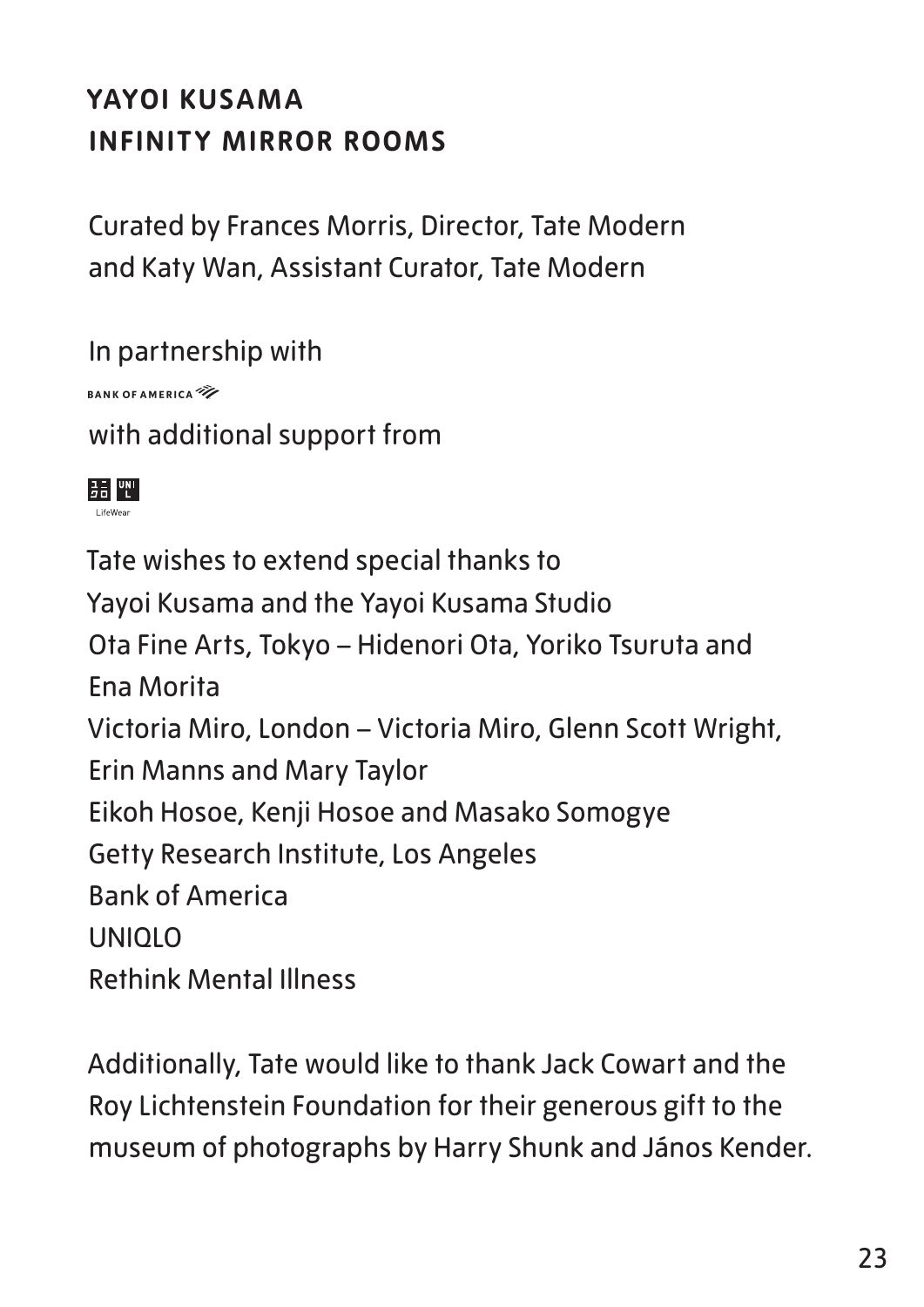This exhibition has been made possible by the provision of insurance through the Government Indemnity Scheme. Tate would like to thank HM Government for providing Government Indemnity and the Department for Digital, Culture, Media and Sport and Arts Council England for arranging the indemnity.

Bank of America's Statement

At Bank of America, we believe in the power of the arts to help economies thrive, educate and enrich societies, and create greater cultural understanding. That's why we are a leader in helping the arts flourish across the globe, providing steadfast support to cultural institutions through exhibitions, art conservation, education, and loan of our art collection.

We are honoured to partner with Tate Modern on **Yayoi Kusama: Infinity Mirror Rooms**. Support of this landmark exhibition marks our eighth partnership with the gallery.

Bank of America's arts and culture programme is part of the company's commitment to grow responsibly while bringing value to economies, society and the communities we serve.